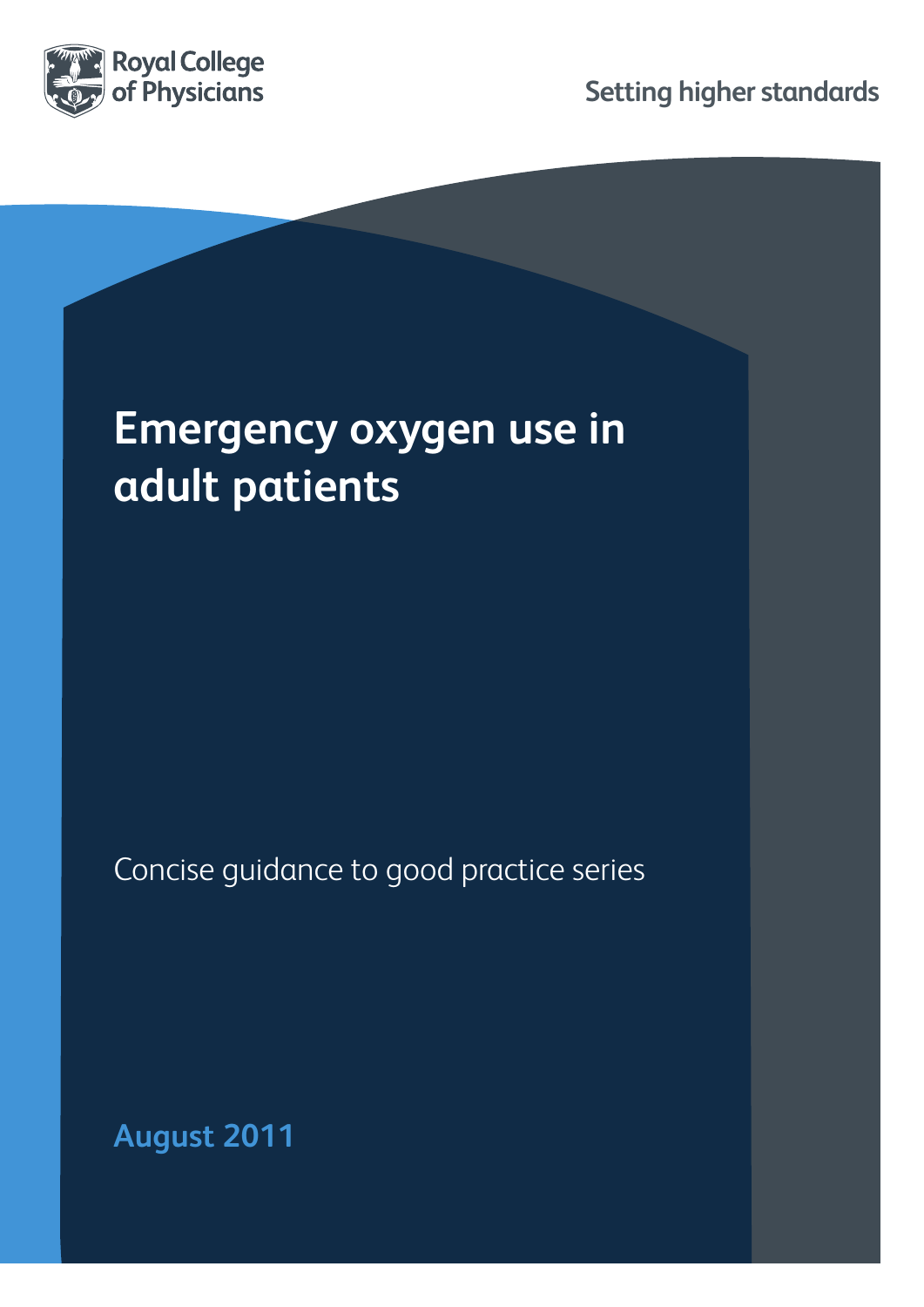# Emergency oxygen use in adult patients: concise guidance

BR O'Driscoll, LS Howard and AG Davison on behalf of the British Thoracic Society\*

**ABSTRACT – There is considerable controversy concerning the benefits and risks of oxygen treatment in many situations and healthcare professionals receive conflicting advice about safe oxygen use. The British Thoracic Society (BTS) has published up-to-date, evidence-based guidelines for emergency oxygen use in the UK in order to encourage the safe use of oxygen in emergency situations and improve consistency of clinical practice.1 The purpose of this concise guideline is to summarise the key recommendations, particularly concerning emergency oxygen use in the hospital setting.**

**KEY WORDS: hypercapnic respiratory failure, hypoxaemia, oxygen**

### **Background**

Oxygen is probably the most common drug to be used in the care of patients who present with medical emergencies; approximately 34% of ambulance journeys involve oxygen use at some stage and national audit data suggest that 18% of hospital inpatients in the UK are being treated with oxygen at any given time.<sup>2,3</sup>

At present, oxygen is administered for three main indications:

- 1 to correct hypoxaemia, as there is good evidence that severe hypoxaemia is harmful
- 2 to prevent hypoxaemia in unwell patients
- 3 to alleviate breathlessness.

Only the first of these indications is evidence based. Recent evidence suggests that the administration of oxygen to prevent hypoxaemia in ill patients may actually place them at increased risk if severe hypoxaemia does actually develop.<sup>1</sup> Additionally, there is no evidence that oxygen relieves breathlessness in nonhypoxaemic patients and there is evidence for lack of effectiveness in non-hypoxaemic breathless patients with chronic obstructive pulmonary disease (COPD) or advanced cancer. However, patients at risk of hypoxaemia should be adequately monitored in an appropriate clinical setting.

Most clinicians who deal with medical emergencies will encounter adverse incidents and occasional deaths due to

**BR O'Driscoll,** consultant respiratory physician, Salford Royal Foundation NHS Trust; **LS Howard,** consultant chest physician, Hammersmith Hospital and honorary senior lecturer, National Heart and Lung Institute, Imperial College London; **AG Davison,** consultant respiratory physician, Southend University Hospital, Westcliff-on-Sea, Essex

\*Please refer to the full guidelines for a list of co-authors and working party members.1

Guest editor: **Tabitha Turner-Stokes** Series editors: **Lynne Turner-Stokes** and **Bernard Higgins** underuse and overuse of oxygen.1,4 Audits of oxygen use and oxygen prescription have shown consistently poor performances in many countries.<sup>1</sup> There is considerable controversy concerning the benefits and risks of oxygen treatment in virtually all situations where oxygen is used and, as such, healthcare professionals receive conflicting advice about safe oxygen use. Unfortunately, this is an area of medicine where there are many strongly-held beliefs but very few randomised controlled trials.

Previous UK guidelines on emergency oxygen therapy were published in 2001 by the North West Oxygen Group, based on a systematic literature review.<sup>5</sup> Against this background the Standards of Care Committee of the British Thoracic Society (BTS) established a working party in association with 21 other societies and royal colleges to produce an evidence-based and up-to-date guideline for emergency oxygen use in the UK. Information in this concise guidance document has been extracted from the full BTS guideline.<sup>1</sup> A full description of the methodology may be found in BTS guideline document. The levels of evidence and grades of recommendation are based on those used by the National Institute for Health and Clinical Excellence.<sup>6</sup>

# **Aims of the guideline**

The guideline covers the safe prescription and administration of emergency oxygen to all patients. This concise guidance document provides a summary of the key recommendations detailed in the full BTS guideline.<sup>1</sup> It is intended for use by all healthcare professionals who may be involved in emergency oxygen use, but focuses on use in the general hospital setting (excluding intensive care units and other specialised units). Please refer to the full guideline for specific recommendations on the use of oxygen in the primary care and ambulance settings.

#### **Limitations of the guideline**

The recommendations are based on the best available evidence concerning oxygen therapy. However, a guideline can never be a substitute for clinical judgement in individual cases. There may be cases where it is appropriate for clinicians to act outside of the advice contained in this guideline because of the needs of individual patients or practical concerns, such as ward staffing levels or the availability of appropriate monitoring equipment.

The responsibility for the care of individual patients rests with the clinician in charge of the patient's care and the advice offered in this guideline should not be relied upon as the only source of advice in the treatment of individual patients.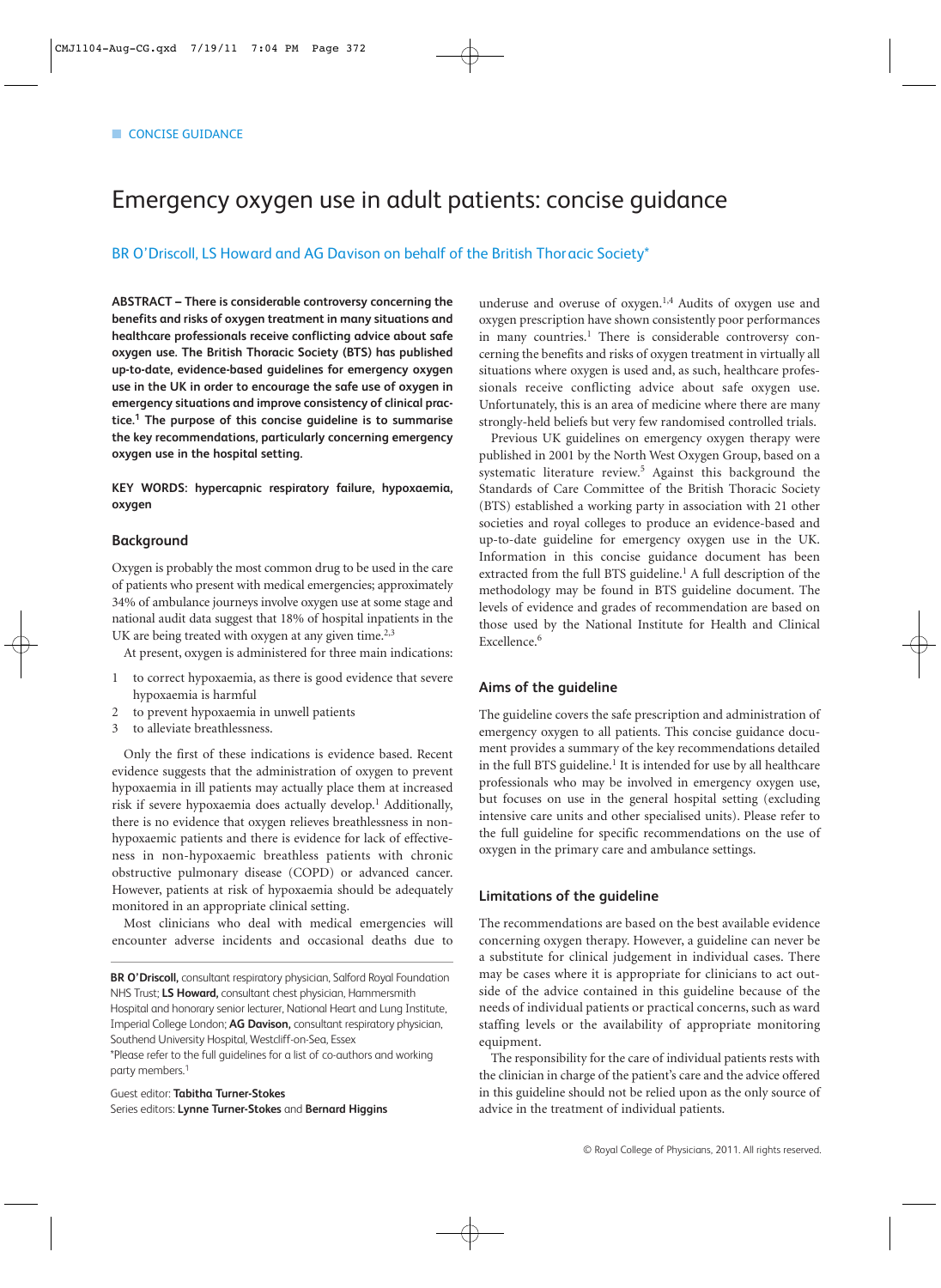| Table 1. Modified Early Warning Score (MEWS). |                          |                          |              |                |                          |                |                          |  |  |  |  |
|-----------------------------------------------|--------------------------|--------------------------|--------------|----------------|--------------------------|----------------|--------------------------|--|--|--|--|
| <b>Score</b>                                  | $\overline{\mathbf{3}}$  | $\overline{2}$           | $\mathbf{1}$ | $\mathbf 0$    | $\mathbf{1}$             | $\overline{2}$ | 3                        |  |  |  |  |
| Systolic BP (mmHg)                            | < 70                     | $71 - 80$                | $81 - 100$   | $101 - 199$    | $\sim$                   | >200           | $\overline{\phantom{a}}$ |  |  |  |  |
| Heart rate (beats/min)                        | $\sim$                   | $<$ 40                   | $41 - 50$    | $51 - 100$     | $101 - 110$              | $111 - 129$    | >130                     |  |  |  |  |
| Respiratory rate (breaths/min)                | $\overline{\phantom{0}}$ | $\leq$ 9                 | ۰            | $9 - 14$       | $15 - 20$                | $21 - 29$      | >30                      |  |  |  |  |
| Temperature $(^{\circ}C)$                     | $\sim$                   | $35$                     | ٠            | $35.0 - 38.4$  | $\overline{\phantom{a}}$ | >38.5          | $\overline{\phantom{a}}$ |  |  |  |  |
| Level of consciousness:                       | $\overline{\phantom{0}}$ | $\overline{\phantom{0}}$ | ٠            | $\overline{A}$ | V                        | P              | U                        |  |  |  |  |

Å = alert; V = response to voice; P = response to pain; U = unresponsive

#### **Box 1. Arterial and arterialised blood gases.**

- For most patients who require arterial blood gas sampling, either arterial or arterialised earlobe blood gases may be used to obtain an **accurate measure** of **pH** and **pCO**<sub>2</sub>.
- For critically ill patients or those with **shock** or **hypotension** (systolic BP  $<$  90 mmHg), the initial blood gas measurement should be obtained from an **arterial specimen**.
- Arterial oxygen tension (pO<sub>2</sub>) is less accurate in earlobe blood gas samples (underestimates pO<sub>2</sub> by 0.5-1.0 kPa), so oximetry should be monitored carefully if earlobe specimens are used.
- Local anaesthesia should be used for all arterial blood gas specimens except in emergencies or if the patient is unconscious or anaesthetised.

*Åll Grade B recommendations* 

Box 2. Conditions associated with elevated risk of hypercapnic respiratory failure requiring controlled or low-concentration cxygen therapy (target range usually 88-92%).

- **Chronic obstructive pulmonary disease (COPD):** 
	- may need lower target SpO<sub>2</sub> if acidotic or known to be very sensitive to oxygen therapy
	- ideally use oxygen alert cards to guide treatment based on previous blood gas results.
- **Exacerbation of cystic fibrosis (CF):** 
	- admit to regional CF centre if possible
	- if not, discuss with regional centre and manage according to agreed protocol.
- Chronic neuromuscular disorders with significantly restrictive **lung** function:
	- may require ventilatory support
	- see full guideline for management of acute neuromuscular disorders and subacute conditions eg Guillain-Barré syndrome.
- **Restrictive chest wall disorders**
- **Morbid obesity** (eg BMI > 40kg/m<sup>2</sup>)

This guideline gives very little specific advice about the management of many medical conditions that may cause hypoxaemia (apart from the specific issue of managing the patient's hypoxaemia). Readers are referred to other guidelines for advice on the management of specific conditions, eg COPD, pneumonia, heart failure, where slightly different approaches to emergency oxygen

therapy may be suggested. The present guideline aims to provide simple all-embracing advice.

#### **Implications and implementation**

In order to implement the guideline recommendations, all organisations involved in administering emergency oxygen will need to develop new oxygen policies. The BTS has identified oxygen champions in all acute hospitals to help implement the changes.

The UK Ambulance Service updated their policies to implement the guideline principles in 2009.

The BTS is undertaking annual audits across all acute hospitals and the results of the audits can be taken back to ward level.<sup>3</sup> It is anticipated that this will aid implementation of the guideline.

#### **References**

- 1 O'Driscoll BR, Howard LS, Davison AG. BTS guideline for emergency oxygen use in adult patients. *Thorax* 2008;63(Suppl 6):vi1–68.
- 2 Hale KE, Gavin C, O'Driscoll BR. Audit of oxygen use in emergency ambulances and in a hospital emergency department. *Emerg Med J* 2008;25:773–6.
- 3 O'Driscoll BR, Howard LS, Bucknall C, Welham SA, Davison AG; On behalf of the British Thoracic Society. British Thoracic Society emergency oxygen audits. *Thorax* 2011 Apr 17. [Epub ahead of print].
- 4 National Patient Safety Agency. *Oxygen safety in hospitals, in Rapid Response Report*. London: NPSA, 2009.
- 5 Murphy R, Mackway-Jones K, Sammy I *et al*. Emergency oxygen therapy for the breathless patient. Guidelines prepared by North West Oxygen Group. *Emerg Med J* 2001;18:421–3.
- 6 National Clinical Guideline Centre. *Chronic obstructive pulmonary disease: management of chronic obstructive pulmonary disease in adults in primary and secondary care*. London: NCGC, 2010.

## **Address for correspondence: Dr BR O'Driscoll, Salford Royal Foundation NHS Trust, Salford M6 8HD. Email: ronon.o'driscoll@srft.nhs.uk**

The full guideline is available on the BTS website (www.britthoracic.org.uk/clinical-information/emergencyoxygen.aspx) with a selection of appendices and advice and teaching slides for different user groups.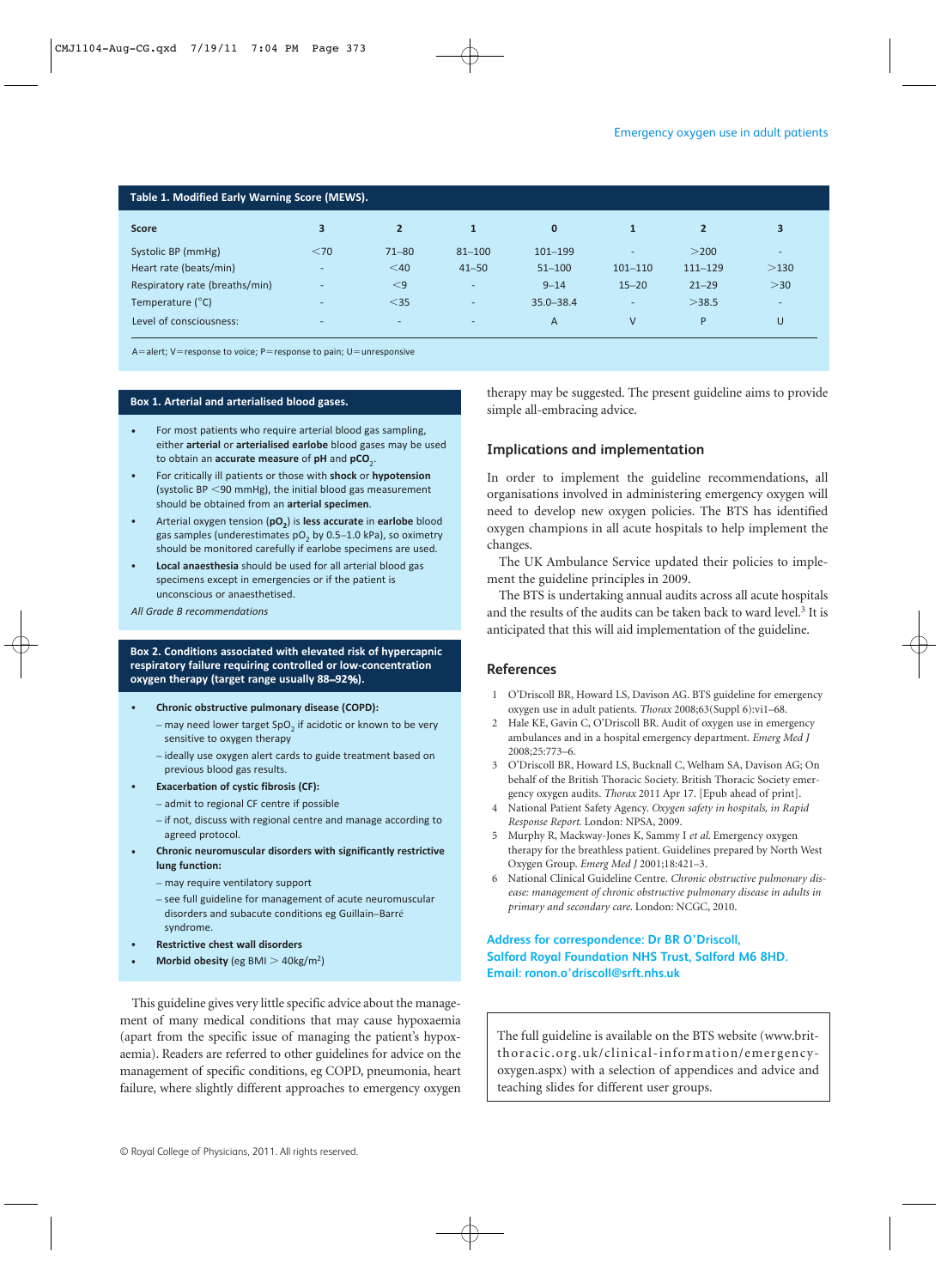|              | The guidelines                                                                                                                                                                                  |              |
|--------------|-------------------------------------------------------------------------------------------------------------------------------------------------------------------------------------------------|--------------|
|              | Recommendation                                                                                                                                                                                  | Grade        |
|              |                                                                                                                                                                                                 |              |
| 1            | Clinical and laboratory assessment of hypoxaemia and hypercapnia:                                                                                                                               |              |
|              | $\Box$ All acutely ill patients should be assessed by measuring:                                                                                                                                | C/D          |
|              | pulse, blood pressure and respiratory rate<br>٠                                                                                                                                                 |              |
|              | oxygen saturation (SpO <sub>2</sub> ), 'the fifth vital sign', using pulse oximetry and record inspired oxygen concentration with result<br>$\bullet$                                           |              |
|              | and assessing circulating blood volume and anaemia.<br>٠                                                                                                                                        |              |
|              | $\Box$ Seek expert assistance early if the patient is thought to have major, life-threatening illness:                                                                                          | C/D          |
|              | call for resuscitation or intensive care unit outreach team in hospital care.<br>$\bullet$                                                                                                      |              |
|              | Use a recognised <b>physiological 'track and trigger' system</b> (eg the Modified Early Warning Score (Table 1)) for initial assessment and<br>$\Box$<br>monitoring of acutely unwell patients: | C            |
|              | a change in this score requires medical review of patient.<br>٠                                                                                                                                 | D            |
|              | $\Box$ Perform arterial blood gas (ABG) analysis* and full blood count (FBC) early when these measurements may affect patient outcome:                                                          |              |
|              | remember pulse oximetry (SpO <sub>2</sub> ) may be normal in patients with:<br>$\bullet$                                                                                                        |              |
|              | - normal oxygen tension ( $pO_2$ ) but <b>abnormal blood pH</b> or carbon                                                                                                                       |              |
|              | dioxide tension (pCO <sub>2</sub> )                                                                                                                                                             |              |
|              | - low blood oxygen content due to anaemia.                                                                                                                                                      |              |
|              | *Please see Box 1 for further information about ABG samples.                                                                                                                                    |              |
| $\mathbf{2}$ | Emergency use of oxygen in hospital care:                                                                                                                                                       |              |
|              | $\Box$ Pulse oximetry must be available in all locations where emergency oxygen is being used.                                                                                                  | D            |
|              | Patients with COPD (and other at-risk conditions) who have had an episode of hypercapnic respiratory failure (see Box 2) should be:<br>$\Box$                                                   | $\mathbf{C}$ |
|              | given an oxygen alert card and a 24% or 28% Venturi mask<br>٠                                                                                                                                   |              |
|              | instructed to show the card to ambulance crew and emergency department staff in the event of an exacerbation.<br>٠                                                                              |              |
|              | $\Box$ In patients with suspected hypercapnia or respiratory acidosis due to excessive oxygen therapy:                                                                                          | $\mathsf{C}$ |
|              | step down oxygen therapy rather than discontinue completely<br>٠                                                                                                                                |              |
|              | use 28% or 35% oxygen from Venturi mask depending on oxygen saturation and subsequent ABG results.<br>٠                                                                                         |              |
| 3            | Equipment used to deliver emergency oxygen therapy:                                                                                                                                             |              |
|              | $\Box$ The following <b>delivery devices</b> should be available in <b>hospital</b> settings where oxygen is administered:                                                                      | D            |
|              | high concentration reservoir (non-rebreathe) mask for high-concentration oxygen therapy<br>٠                                                                                                    |              |
|              | nasal cannulae or simple face mask for medium-concentration therapy<br>٠                                                                                                                        |              |
|              | 28% Venturi mask for patients with definite or likely COPD or other conditions predisposing to hypercapnic respiratory failure:<br>٠                                                            |              |
|              | - patients may have their own 24% or 28% Venturi mask.                                                                                                                                          |              |
|              | tracheostomy masks for patients with tracheostomy.<br>٠                                                                                                                                         |              |
|              | <b>24% Venturi</b> masks should also be available in hospital settings.<br>□                                                                                                                    | D            |
|              | <b>Venturi</b> mask can be <b>substituted</b> with <b>nasal cannulae</b> at <b>low flow</b> rates $(1-2 \frac{1}{\text{min}})$ once patient has stabilised.<br>$\Box$                           | D            |
|              | Patients with prior hypercapnic respiratory failure who do NOT have an oxygen alert card should receive oxygen therapy using:<br>$\Box$                                                         | D            |
|              | 28% Venturi mask at 4 l/min in prehospital care<br>$\bullet$                                                                                                                                    |              |
|              | either 28% or 24% Venturi mask at 2-4 l/min in hospital care<br>٠                                                                                                                               |              |
|              | with initial target SpO <sub>2</sub> 88-92% pending urgent ABG results.<br>٠                                                                                                                    |              |
| 4.           | Achieving desirable oxygen saturation (SpO <sub>2</sub> ) ranges in acute illness (see chart 1 in BTS full guideline <sup>1</sup> ):                                                            |              |
|              | $\Box$ Aim to achieve normal/near-normal SpO <sub>2</sub> for all acutely ill patients APART from those at risk of hypercapnic respiratory failure.                                             | D            |
|              | $\Box$ Recommended target SpO <sub>2</sub> range for acutely ill patients:                                                                                                                      |              |
|              | 94–98% for those not at risk of hypercapnic respiratory failure<br>$\bullet$                                                                                                                    | D            |
|              | 88–92% for patients with risk factors for hypercapnic respiratory failure (Box 2).<br>$\bullet$                                                                                                 | C            |
|              | $\Box$ Treatment of patients with recurrent hypercapnic respiratory failure should be based on ABG estimations from previous acute<br>exacerbations:                                            | D            |
|              | as hypercapnic respiratory failure can occur even if $SpO_{2}$ <88%.                                                                                                                            |              |
|              | In myocardial infarction and acute coronary syndrome the target $SpO2$ range is the same as that recommended for acutely ill patients<br>$\Box$                                                 |              |
|              | above.                                                                                                                                                                                          | D            |